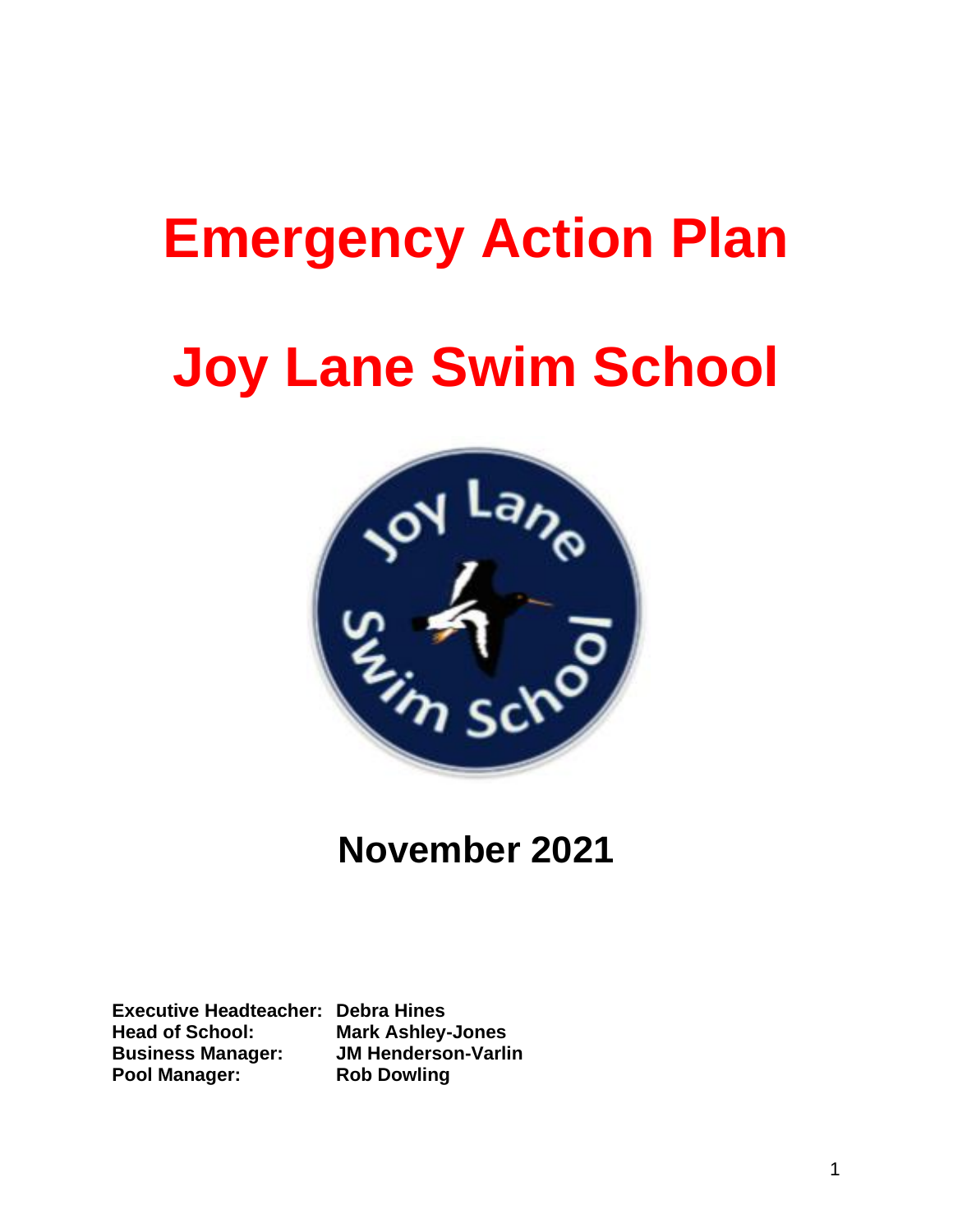### **EMERGENCY ACTION PLAN**

Note: The following procedures should be read in conjunction with any other documents highlighted and as appropriate to the level of responsibility held by members of staff.

#### **1. INTRODUCTION**

The purpose of this procedure is to outline the action to be taken in the event of an emergency within the pool and poolside areas.

In schools where certain features or activities exist, which present specific risks requiring action differing from that outlined in this procedure, the Headteacher will include the process for dealing with emergency action in Appendix 1.

The Headteacher will ensure staff are aware of their responsibilities in respect of this procedure.

#### **2. RESPONSIBILITIES**

Responsibility for carrying out emergency action rests with swimming teachers and other pool staff.

The swimming teacher is responsible for controlling the incident / accident and for taking the decision to evacuate the pool.

#### **3. PROCESS**

#### **3.1 Raising Alarms**

The method of communication using a whistle is as follows:

- − 1 Whistle Blast attracts the attention of the pool users
- − 2 Whistle Blasts attracts the attention of other pool staff
- − 3 Whistle Blasts indicates that the lifeguard is about to take emergency action
- − 1 Long Whistle Blast attracts the attention of the pool users to initiate an evacuation

Whistles will be used sparingly and will be followed by relevant verbal or visual instruction, e.g. hand signals. Consideration will be given, where possible, to the timeliness of the whistle in relation to the activities being carried out in order to ensure users, e.g. divers, are not unduly distracted.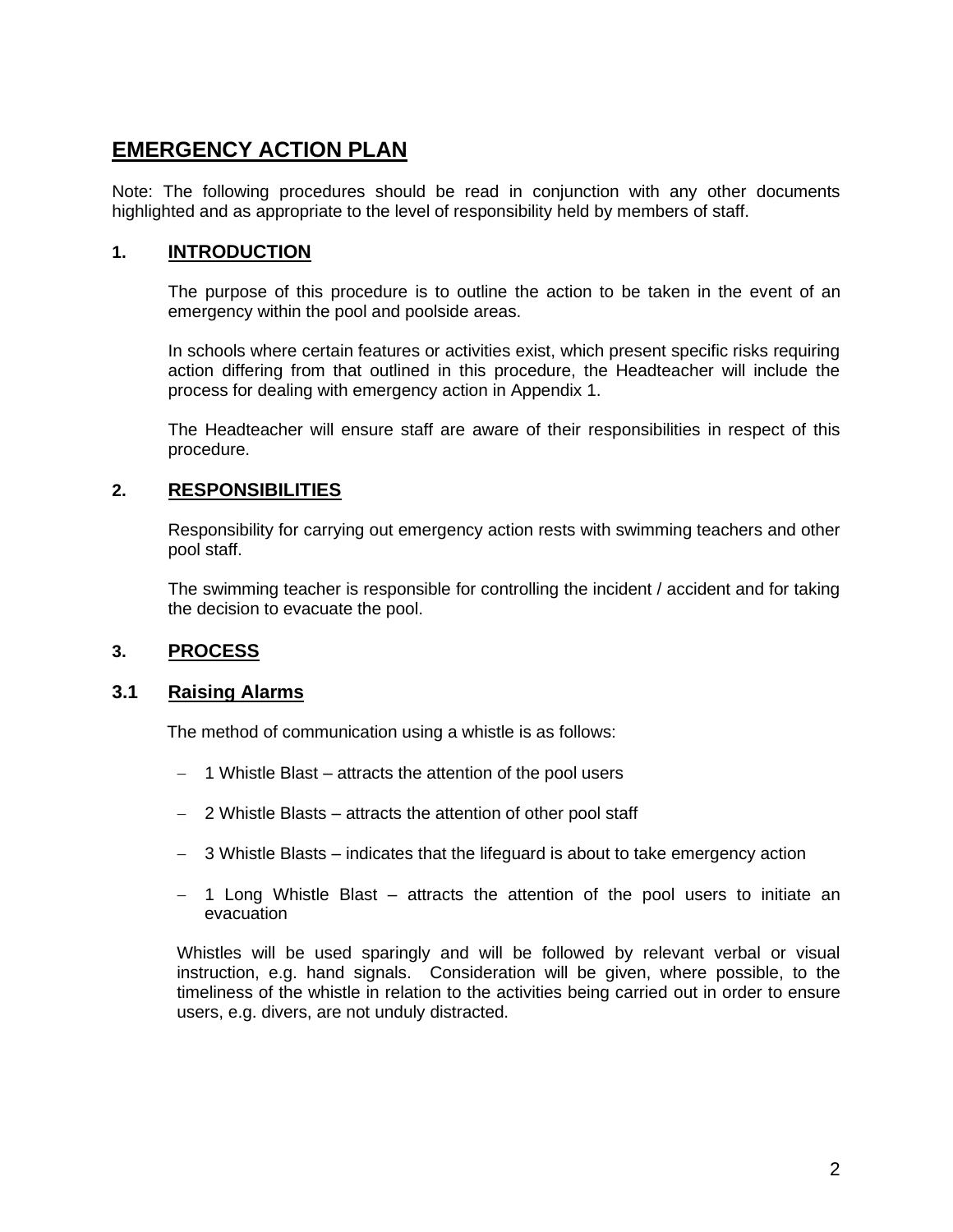#### **3.2 Minor Emergencies**

Minor incidents or emergencies, if handled properly, will not result in a life-threatening situation. Examples of incidents of this nature include a bather slipping on poolside, a minor cut or bruise and a simple reaching rescue. Whilst these may be routine, they may result in increased risk of a more serious incident if proper processes are not followed. In order to ensure an appropriate response, the teacher, on becoming aware of the incident, will follow the process below:

- − Notify other pool staff that they have to respond to an incident by blowing three whistles
- − Other pool staff will move to cover area or request additional assistance if necessary
- − A first aider will administer aid or provide appropriate assistance
- − Casualty will be referred to appropriate location (main school during school hours)
- − Accident / Incident Report completed as necessary
- − The first aid kit will be restocked and the area cleaned.

#### **3.3 Major Emergencies**

A major emergency is where an incident occurs resulting in a serious injury or lifethreatening situation. In most cases, more than one member of staff will be involved and in extreme situations, all members of the team will be required to provide support. The process for dealing with major emergencies is as follows:

- − The swimming teacher will raise the alarm by blowing three whistles and/or use verbal communication.
- − The teacher will initiate rescue / first aid and remove casualty from the area
- − The support team members will cover the area vacated, assist the teacher and evacuate the pool if necessary
- − The teacher will ensure an ambulance is requested (by use of mobile phone and/or phoning on poolside phone), supply specialist equipment and take control of the situation, including managing and assisting other bathers.
- − A member of staff will be assigned to meet the ambulance crew to brief them and escort them to the scene of the incident
- − Responsibility is assigned to the ambulance crew once they start to treat the casualty
- − The teacher will ensure that safe levels of supervision are maintained for the duration of the incident and subsequent action
- − The teacher will ensure that all Accident / Incident Reports are completed and the necessary follow up action is taken.

Actions to be taken in the event of specific emergencies are detailed in 3.4 to 3.10 below.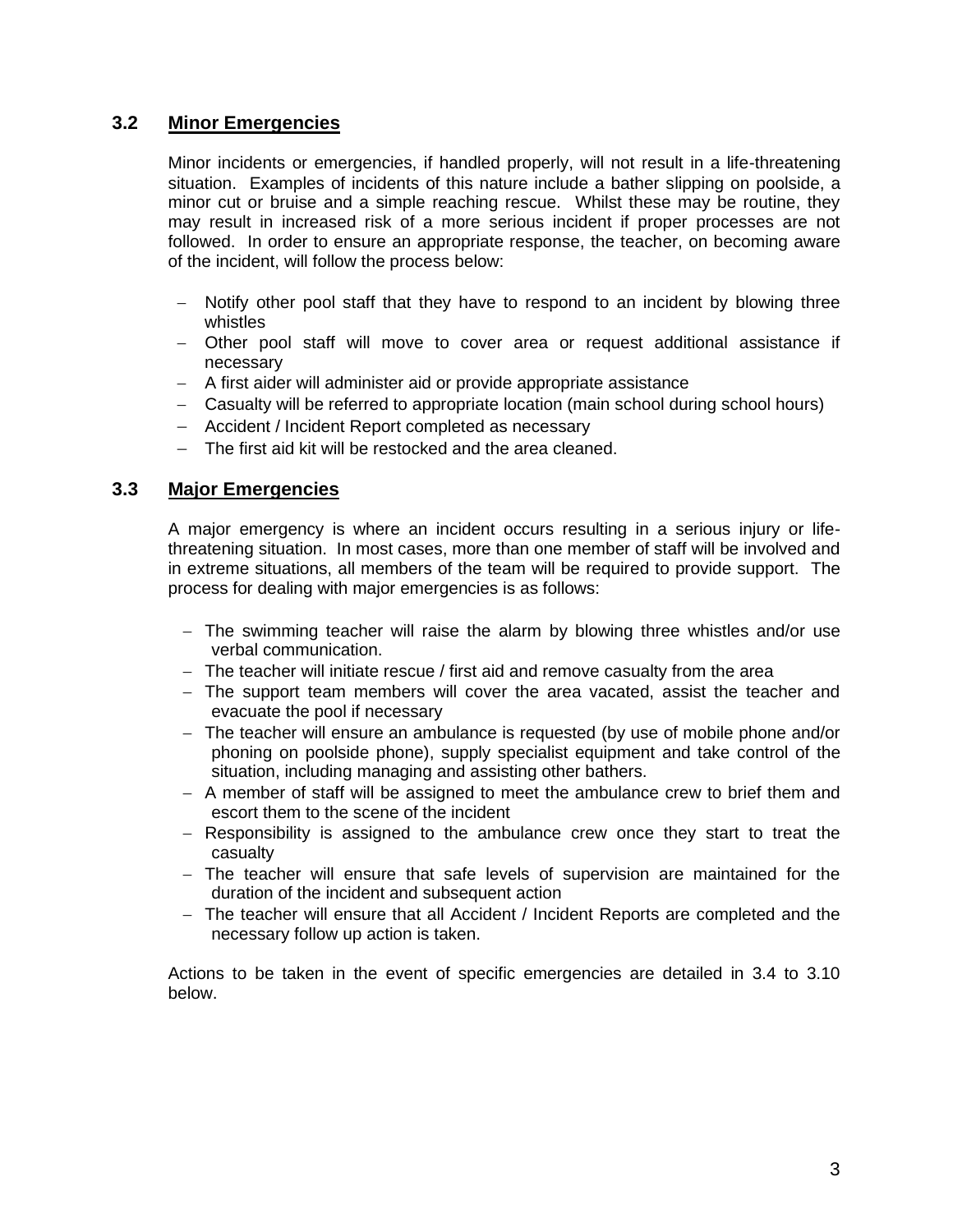#### **3.4 Fire Evacuation**

The arrangements in place for raising the alarm are as follows:

Once the alarm has been raised those on poolside should blow their whistles as per the NOP and clear the pool as quickly as possible.

- If you discover a fire, sound the alarm by breaking the glass at the nearest alarm point but do not take any personal risks.
- On hearing the alarm it is the responsibility of the pool staff to clear the swimmers away from the immediate area and direct them to a point of safety.
- If possible remain in the vicinity and then carry out evacuation procedures as directed by the pool manager.
- Everyone should be directed to the nearest emergency exit. Thermal blankets will be issued if necessary by pool staff and will be brought to the assembly point.
- ASSEMBLY POINT during normal school hours. (8.30-3.15PM & 3:15 PM-19:00 PM) Please see JLPS Fire Safety Plan (Muster point 2)

Once at the assembly point the person responsible for the pool will check all staff and pupils are present against the register and/or signing in book.

On Evacuation it is the responsibility of the pool staff to ensure that the building has been fully evacuated and the doors are closed as each room is checked. This is to include the pool hall, male changing, female changing and the toilet.

In the event of an alarm activation, resetting must not be done without authorisation from the Fire Officer.

The Fire Brigade will always be contacted and swimmers will not be allowed to return to their activities until the Fire Officer has given permission to do so.

#### **3.5 Discovery of a Casualty in the Water**

The first response to a casualty in the water will be to consider performing a rescue by a shout and signal rescue, followed by reaching with a pole or rope. Whenever possible, hand-to-hand contact will be avoided until the casualty is under control and the possibility of being pulled into the water is reduced.

The pool will only be evacuated if necessary.

The teacher will only enter the water to effect a rescue if other alternatives in the progressive rescue sequence will not work.

If entry into the pool is necessary, the process to be applied is as follows:

− Attract the attention of another teacher/assistant and additional support by using verbal communication and/or blowing the whistle loudly three times.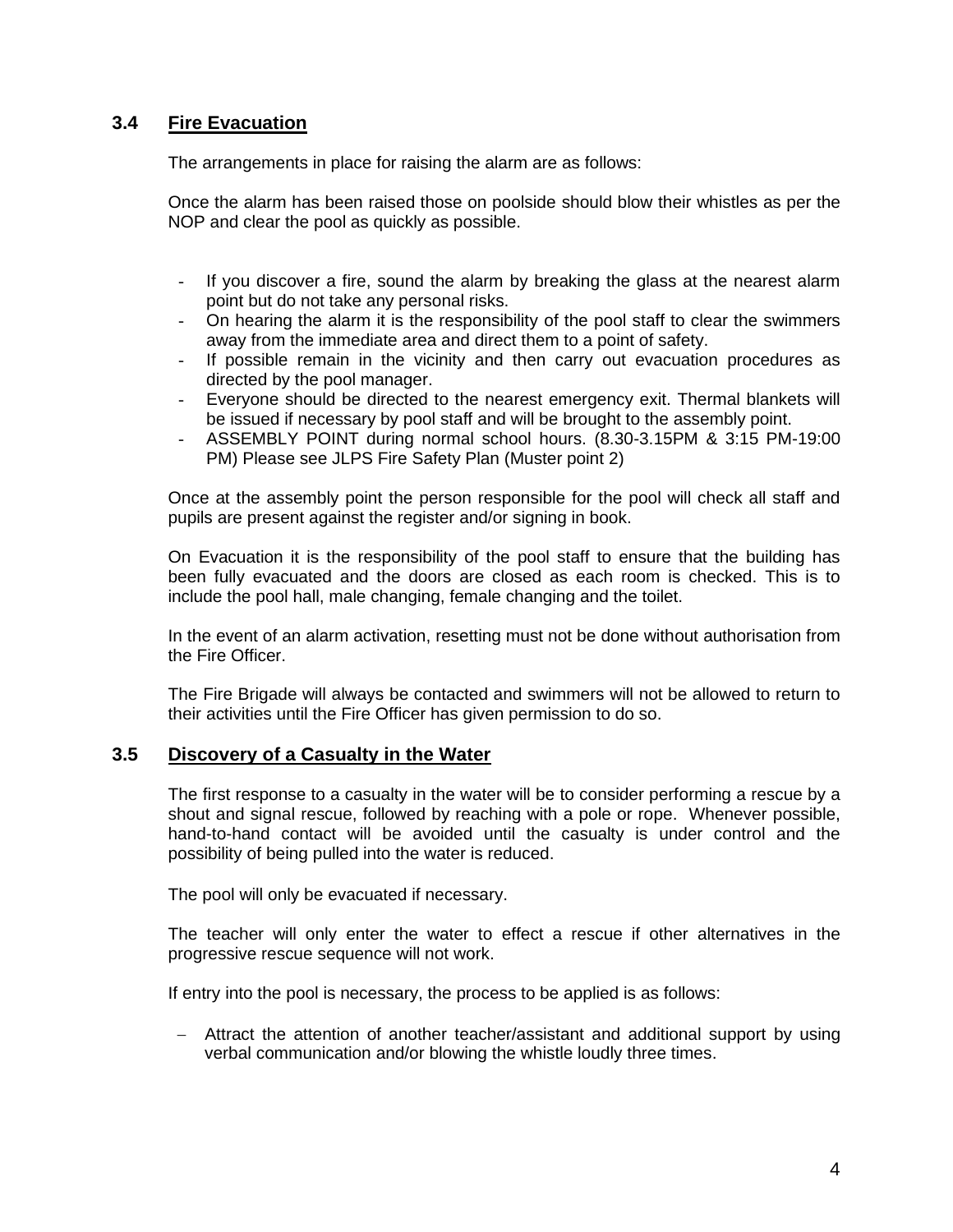- − The teacher will enter the water in a safe manner, recover the casualty and land them at the nearest suitable landing point.
- − School office contacted via the pool-side phone (ext: 205/206)
- − The teacher(s) will follow resuscitation protocols in accordance with NPLQ and/or first aid training. These will be followed until the ambulance crew take over

#### **3.5 Serious Injury to a Bather**

#### General

The process for dealing with major emergencies as detailed in Section 3.3 will be followed in the event that a member of the pool staff notices a bather with a serious injury. The teacher(s) will follow first aid/resuscitation protocols in accordance with NPLQ or first aid training. These will be followed until the ambulance crew takes over. In cases of serious injury, unconsciousness or suspected broken bones, patients will not be moved until first aid has been given.

#### Head Injuries

All head injuries will be treated as serious injuries and teachers will follow first aid/resuscitation protocols in accordance with their NPLQ or first aid training. In addition to following the major emergency process outlined in Section 3.3, the following action will be taken:

- − Casualties with face / head injuries will not be allowed to return to the pool
- − An ambulance will be called if the injury appears serious. If the injury appears less serious, the casualty will be made to dress and will be supervised by a responsible person whilst doing so
- − If there is any doubt as to the severity of the injury an ambulance will be called as there is possibility of delayed concussion/loss of consciousness occurring

#### Aquatic Spinal Injury

All suspected spinal injuries will be treated as serious injuries and teachers will follow rescue / resuscitation protocols in accordance with their training. In addition to following the major emergency process outlined in Section 3.3, the following action will be taken:

- − On entering the water, the lifeguard must shout, "*Lifeguard entering the water, suspected spinal*"
- − All other pool users will be carefully directed away from the casualty in order not to disturb the water or the casualty. Once away from the casualty all bathers must clear the pool and will be directed away from the incident.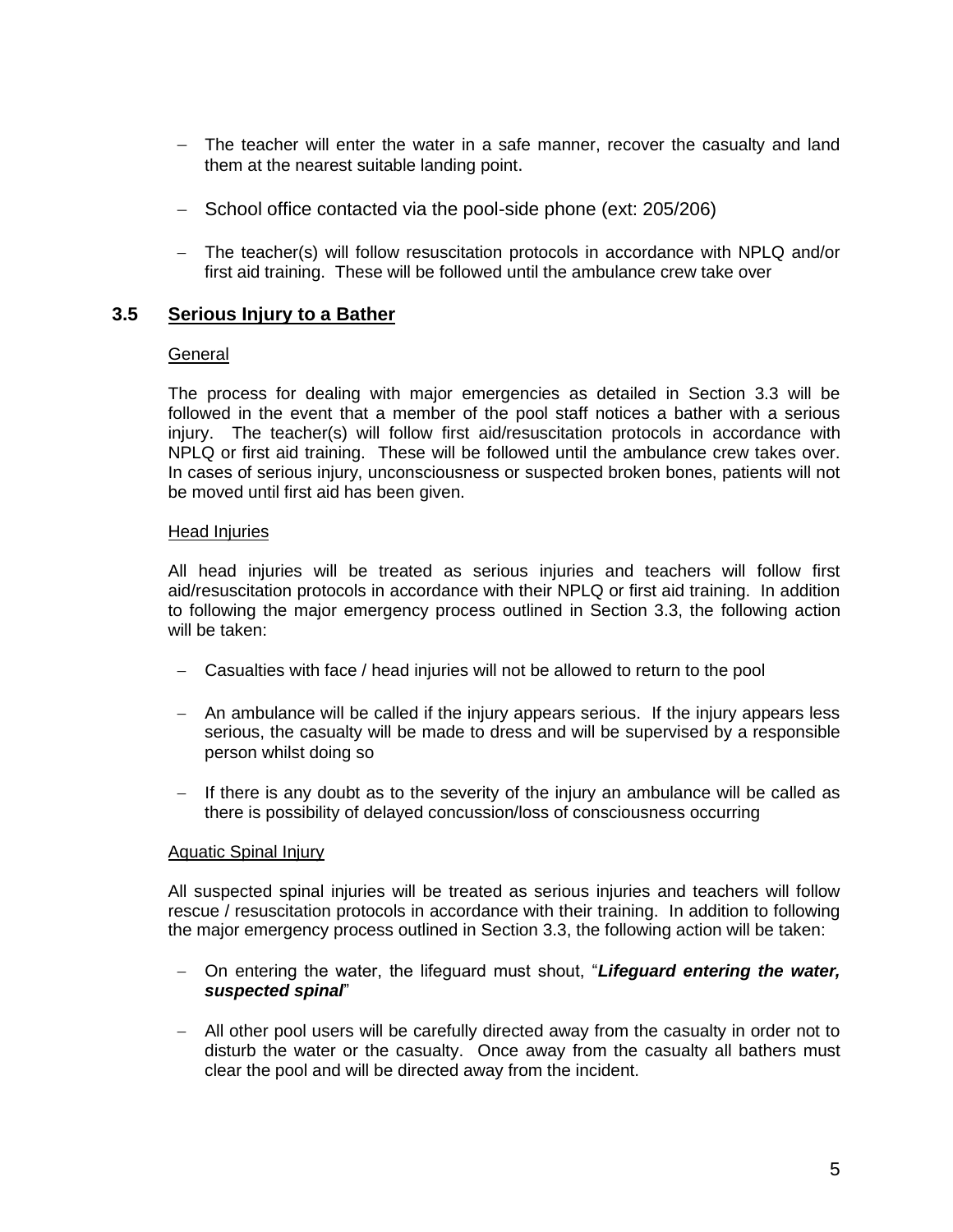- − A minimum of 3 trained staff is required to recover a casualty using a spinal board or horizontal lift if a board is not available.
- − A relative of the casualty will be informed of the incident.

#### **3.7 Disorderly Behaviour**

It should be noted that incidents of this nature within the pool or around poolside may distract the attention of pool staff away from their primary duties of pool supervision and teaching. Assistance from other staff will be requested as soon as the teacher feels their attention is being drawn away from their primary duties. Swimmers will be reminded of safety in a pool hall environment. All Oyster Bay Swimming Pool staff to follow the school behaviour policy during school lessons. School consequences displayed on the wall.

#### **3.8 Lack of Water Clarity**

It is vital that all teachers and assistants can clearly see the bottom of the pool in order that a bather can be seen in the event of an emergency. Only qualified pool plant operators may work in the plant rooms. The following process will be followed in the event of poor water clarity:

- − If the pool water becomes cloudy, or the pool hall atmosphere prevents clear vision the member of staff or company responsible for swimming pool maintenance will be informed immediately.
- − A water test will be undertaken and plant will be checked for correct functioning. Appropriate remedial action will be undertaken.
- − The remedial action is not possible or is not effective soon enough; the member of staff or company responsible for swimming pool maintenance and the swimming teacher will determine if it is safe for the pool to remain open.
- − Bathers will only be allowed back in the pool once the water quality and pool hall atmosphere has improved sufficiently to enable staff to clearly view the pool bottom and a satisfactory chemical balance has been confirmed.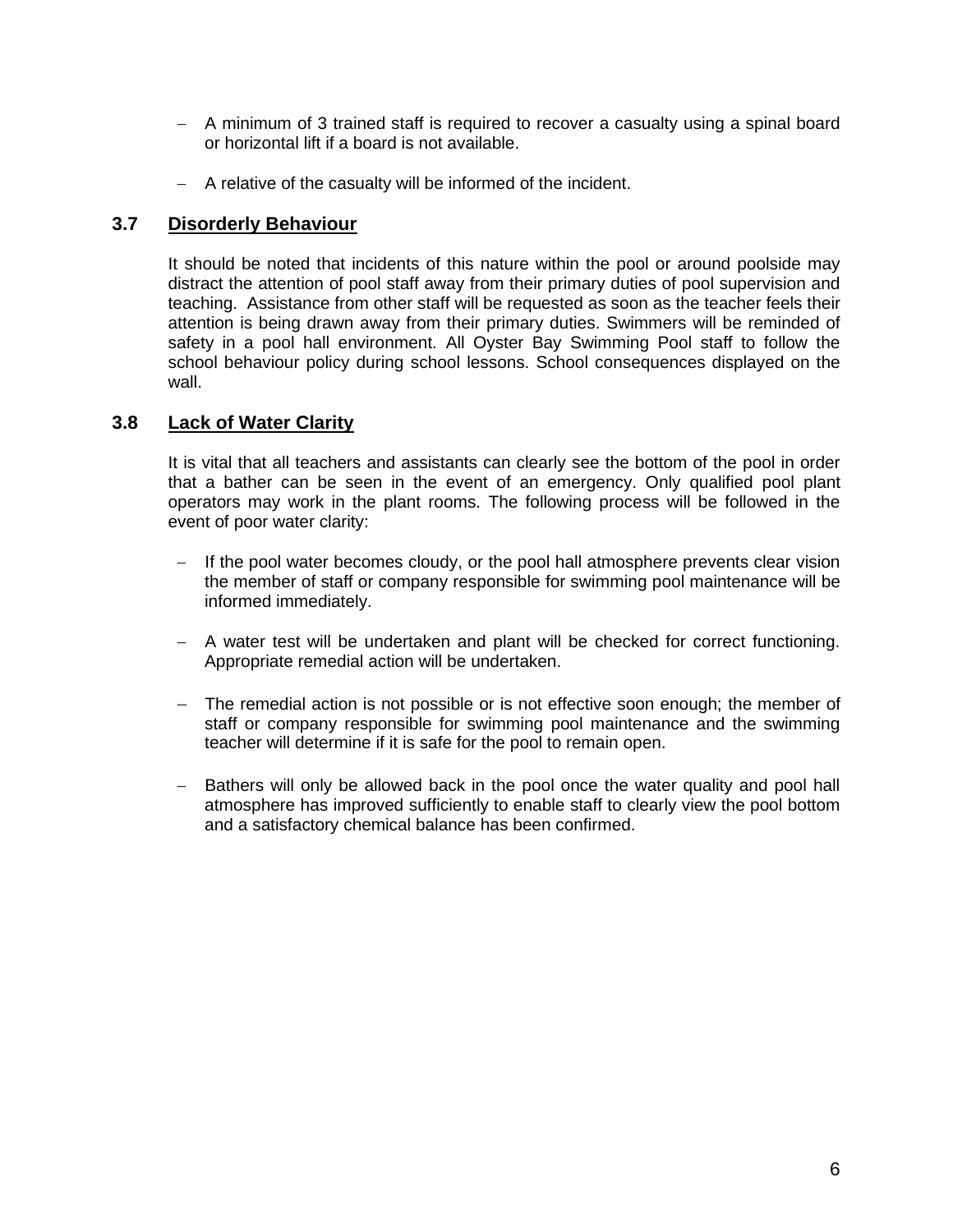#### **3.9 Dealing with Blood, Vomit and Faeces**

In the event that blood, vomit and faeces are discovered in the pool or on poolside, the following procedure will be applied:

#### Blood

- − If substantial amounts of blood are spilled into the pool, it will be temporarily cleared of people to allow the pollution to disperse and any infectious particles within it to be neutralised by the disinfectant in the water. Pool plant operators should confirm that disinfectant residuals and pH values are within recommended ranges.
- − When clearing blood, the correct personal protective equipment, i.e. disposable gloves must be worn.
- − Spillages of blood on poolside will be contained, covered in paper towels to enable the towels to soak up the blood and wiped up immediately. Blood will not be washed into the pool or poolside drains. Soiled towels will be disposed of properly in clinical waste bins, e.g. nappy bins. The area will then be disinfected.

#### Vomit

- − If substantial amounts of vomit are spilled into the pool the affected pool will be closed to bathers in order to allow for its removal.
- − The vomit will be removed from the water using a scoop and placed in a bucket, the contents of which will be flushed down the toilet.
- − A minimum of "three turnover periods" of the affected pool will elapse to ensure the removal of any bacteria. That is a minimum of 24 hours subject to chlorine levels returning to normal.
- − Prior to the pool re-opening a water quality test to ensure that chlorine levels and TDS levels are within the agreed parameters and a visual inspection will be carried out.
- − When clearing vomit, the correct personal protective equipment, i.e. disposable gloves must be worn.
- − Spillages of vomit on poolside will be contained, covered in paper towels to enable the towels to soak up the vomit as much as possible and wiped up immediately. Vomit will not be washed into the pool or poolside drains. Soiled towels will be disposed of properly in clinical waste bins, e.g. nappy bins. The area will then be disinfected.
- − Any equipment that has been used to scoop up the vomit must be thoroughly disinfected before it is stored away.